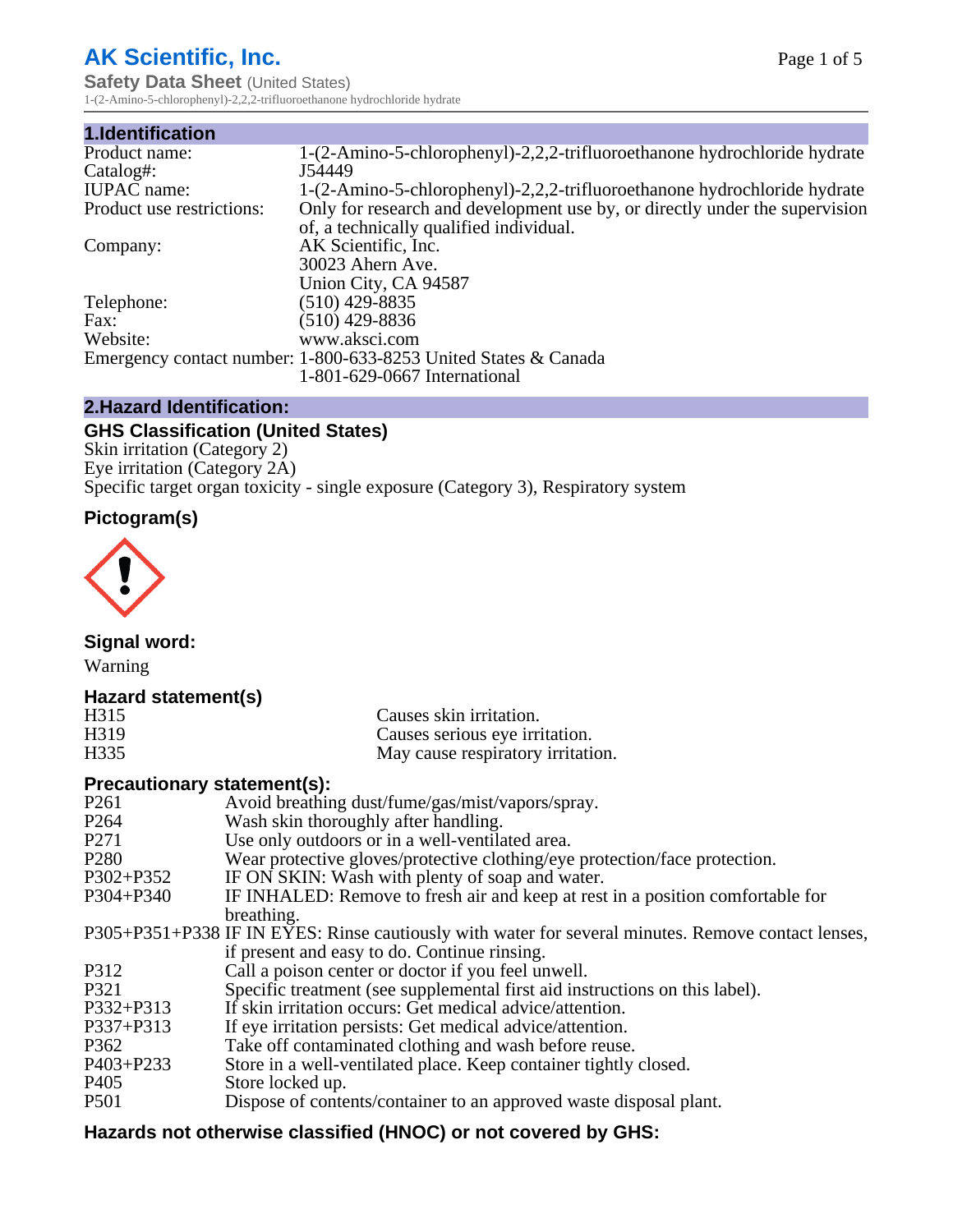#### None

#### **3.Composition/Information on Ingredients**

| Synonyms: | Not available. |
|-----------|----------------|
| $CAS#$ :  | 173676-59-0    |
| Purity:   | 98% (HPLC)     |
| EC:       | 605-687-6      |

#### **4. First Aid Measures**

**General Information:** Immediately remove any clothing contaminated by the product. Move out of dangerous area. Consult a physician and show this safety data sheet.

**Inhalation:** Move person to fresh air. If not breathing, give artificial respiration. If breathing is difficult, give oxygen. Obtain medical aid.

**Skin contact:** Immediately flush skin with running water for at least 15 minutes while removing contaminated clothing and shoes. Wash clothing before reuse. Obtain medical aid immediately. **Eye contact:** Immediately flush open eyes with running water for at least 15 minutes. Obtain medical aid immediately.

**Ingestion:** Do NOT induce vomiting without medical advice. Rinse mouth with water. Never administer anything by mouth to an unconscious person. Obtain medical aid immediately.

**Most important symptoms and effects, both acute and delayed:** No further information available. Please see sections 2 and 11.

**Indication of any immediate medical attention and special treatment needed:** No further information available.

#### **5. Fire Fighting Measures**

**Suitable extinguishing media:** Use water spray, dry chemical, carbon dioxide, or chemical foam. **Specific hazards arising from the chemical:** Carbon oxides, Hydrogen chloride, Hydrogen fluoride, Nitrogen oxides, Hydrogen chloride.

**Advice for firefighters:** As in any fire, wear a NIOSH-approved or equivalent, pressure-demand, self-contained breathing apparatus and full protective gear. During a fire, irritating and highly toxic gases may be generated by thermal decomposition or combustion.

# **6. Accidental Release Measures**

**Personal precautions, protective equipment and emergency procedures:** Wear protective equipment and keep unprotected personnel away. Ensure adequate ventilation. Remove all sources of ignition. Prevent further leak or spill if safe to do so. For personal protective equipment, please refer to section 8.

**Environmental precautions:** Do not let product enter drains, other waterways, or soil.

**Methods and materials for containment and cleaning up:** Prevent further leak or spill if safe to do so. Vacuum, sweep up, or absorb with inert material and place into a suitable disposal container. Consult local regulations for disposal. See section 13 for further disposal information.

# **7. Handling and Storage**

**Precautions for safe handling:** Avoid contact with skin, eyes, and personal clothing. Wash hands thoroughly after handling. Avoid breathing fumes. Use only with adequate ventilation. Wear suitable protective clothing, gloves, and eye/face protection. Keep away from sources of ignition. Minimize dust generation and accumulation. Keep container tightly closed. Open and handle container with care. Do not eat, drink, or smoke while handling.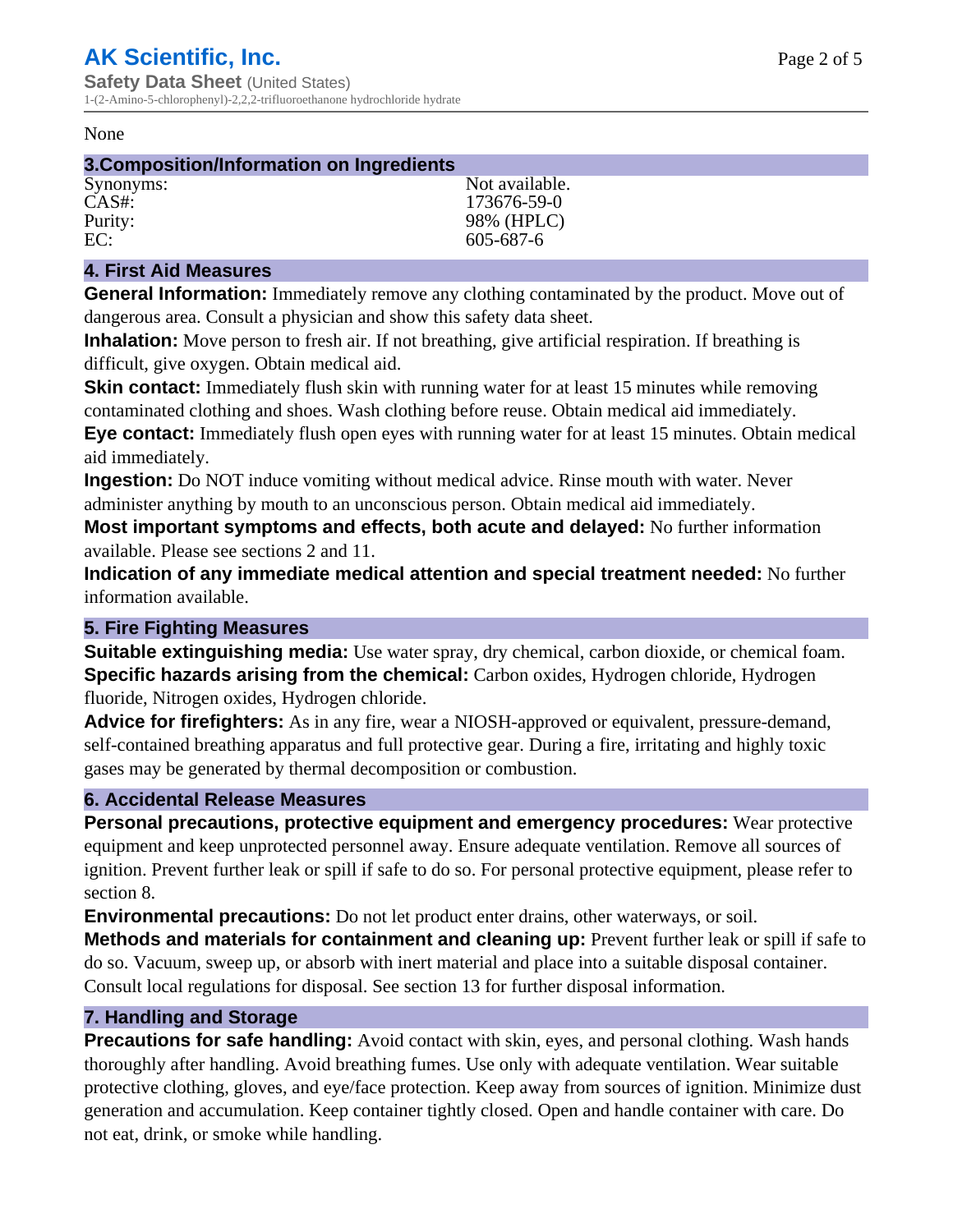## **Conditions for safe storage, including any incompatibilities:** Store in a tightly-closed

container when not in use. Store in a cool, dry, well-ventilated area away from incompatible substances. Keep away from sources of ignition. ,Store long-term at room temperature.

# **8. Exposure Controls/Personal Protection**

#### **Exposure limits:**

| <b>OSHA PEL:</b>  | Not available. |
|-------------------|----------------|
| NIOSH REL:        | Not available. |
| <b>ACGIH TLV:</b> | Not available. |

**Appropriate engineering controls:** Avoid contact with skin, eyes, and clothing. Wash hands before breaks and immediately after handling the product. Facilities storing or utilizing this material should be equipped with an eyewash fountain. Use adequate general and local exhaust ventilation to keep airborne concentrations low.

#### **Personal protection**

| Eyes:        | Based on an evaluation of the eye or face hazards present, wear chemical splash-resistant<br>safety glasses or goggles with side protection. A face shield may be appropriate in some<br>workplaces. Use eyewear tested and approved under appropriate government standards<br>such as OSHA 29 CFR 1910.133 or EU EN166.                                                                                                |
|--------------|-------------------------------------------------------------------------------------------------------------------------------------------------------------------------------------------------------------------------------------------------------------------------------------------------------------------------------------------------------------------------------------------------------------------------|
| Hands:       | Wear gloves selected based on an evaluation of the possible hazards to hands and skin,<br>the duration of use, the physical conditions of the workplace, and the chemical resistance<br>and physical properties of the glove material.                                                                                                                                                                                  |
|              | Skin and body: Protective clothing must be selected based on the hazards present in the workplace, the<br>physical environment, the duration of exposure, and other factors. No fabric can provide<br>protection against all potential hazards; therefore it is important to select the appropriate<br>protective clothing for each specific hazard. At the minimum, wear a laboratory coat and<br>close-toed footwear. |
| Respiratory: | Respirators are not a substitute for accepted engineering control measures such as<br>enclosure or confinement of the operation, general and local ventilation, and substitution<br>of less toxic materials. When respiratory personal protective equipment is appropriate<br>based on an assessment of respiratory hazards in the workplace, use a NIOSH- or<br>CEN-certified respirator.                              |

| 9. Physical and Unemical Properties |                       |
|-------------------------------------|-----------------------|
| <b>Physical State:</b>              | White powder          |
| Molecular Formula:                  | C8H7ClF3NO2.ClH       |
| Molecular Weight:                   | 278.056               |
| Odor:                               | Not available.        |
| $pH$ :                              | Not available.        |
| <b>Boiling Point Range:</b>         | Not available.        |
| Freezing/Melting Point:             | $156 - 158$ °C        |
| <b>Flash Point:</b>                 | Not available.        |
| <b>Evaporation Rate:</b>            | Not available.        |
| Flammability(solid,gas):            | Please see section 2. |
| Explosive limits:                   | Not available.        |
| Vapor Pressure:                     | Not available.        |
| Vapor Density:                      | Not available.        |
| Solubility:                         | Not available.        |
| <b>Relative Density:</b>            | Not available.        |
| Refractive Index:                   | Not available.        |
| Volatility:                         | Not available.        |
| <b>Auto-ignition Temperature:</b>   | Not available.        |
| Decomposition Temperature:          | Not available.        |
| <b>Partition Coefficient:</b>       | Not available.        |
|                                     |                       |

# **9. Physical and Chemical Properties**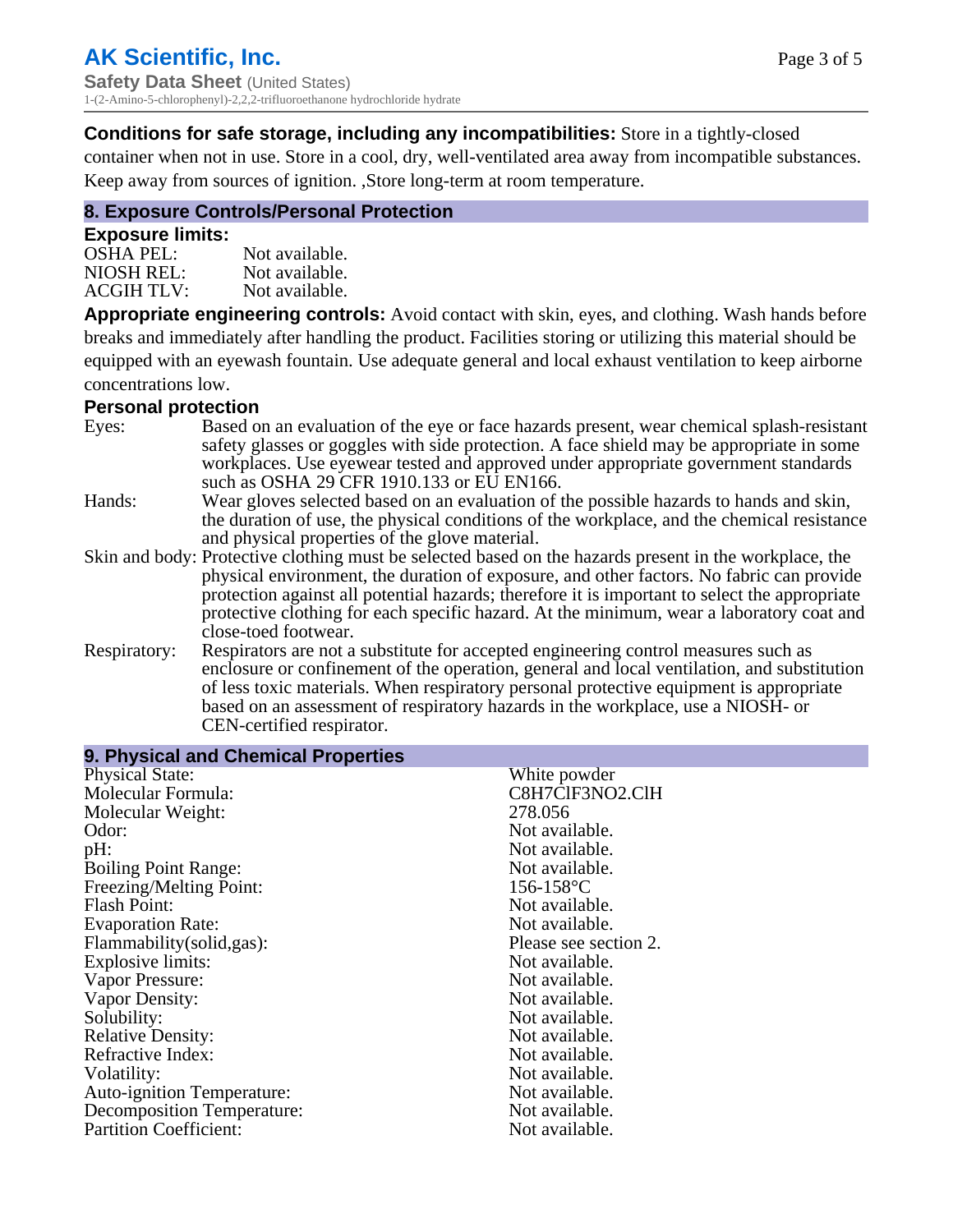# **AK Scientific, Inc.**

**Safety Data Sheet** (United States) 1-(2-Amino-5-chlorophenyl)-2,2,2-trifluoroethanone hydrochloride hydrate

| <b>10. Stability and Reactivity</b>                |                                                                                                 |
|----------------------------------------------------|-------------------------------------------------------------------------------------------------|
| Reactivity:                                        | Not available.                                                                                  |
| Chemical stability:                                | Stable under recommended temperatures and pressures.                                            |
| Possibility of hazardous reactions: Not available. |                                                                                                 |
| Conditions to avoid:                               | Dust generation.                                                                                |
| Incompatible materials:                            | Strong oxidizing agents.                                                                        |
|                                                    | Hazardous decomposition products: Carbon oxides, Hydrogen chloride, Hydrogen fluoride, Nitrogen |
|                                                    | oxides, Hydrogen chloride.                                                                      |

| <b>11. Toxicological Information</b>           |                                                     |
|------------------------------------------------|-----------------------------------------------------|
| RTECS#                                         | Not available.                                      |
| Acute toxicity:                                | Not available.                                      |
| Routes of exposure:                            | Inhalation, eye contact, skin contact, ingestion.   |
| Symptoms related to the physical, chemical and | Skin contact may result in inflammation             |
| toxicological characteristics:                 | characterized by itching, scaling, reddening,       |
|                                                | blistering, pain or dryness. Eye contact may result |
|                                                | in redness, pain or severe eye damage. Inhalation   |
|                                                | may cause irritation of the lungs and respiratory   |
|                                                | system. Overexposure may result in serious illness  |
|                                                | or death.                                           |

#### **Carcinogenicity**

| <u>sarvinogonionų</u> |                                                                                                       |
|-----------------------|-------------------------------------------------------------------------------------------------------|
| IARC:                 | Not classified.                                                                                       |
| NTP:                  | Not listed.                                                                                           |
| OSHA:                 | Not listed.                                                                                           |
|                       | Acute toxic effects: Inflammation of the eye is characterized by redness, watering, and itching. Skin |
|                       | inflammation is characterized by itching, scaling, reddening, or, occasionally,                       |
|                       | blistering.                                                                                           |

#### **12. Ecological Information**

| Persistence and degradability: |
|--------------------------------|
|                                |
|                                |
|                                |
|                                |

Not available. Not available. Not available. Not available. Not available.

#### **13. Disposal Considerations**

Disposal of waste: Chemical waste generators must determine whether a discarded chemical is classified as hazardous waste. US EPA guidelines for the classification determination are listed in 40 CFR 261.3. Additionally, waste generators must consult state and local hazardous waste regulations to ensure complete and accurate classification. Observe all federal, state and local regulations when disposing of the substance.

Disposal of packaging: Do not reuse containers. Dispose of as unused product.

#### **14. Transportation Information**

# **DOT (United States)**

UN number:<br>
Proper shipping name:<br>
Not available. Proper shipping name:<br>
Transport hazard class:<br>
Not available. Transport hazard class: Packing group: Not available.

#### **IATA**

UN Number:<br>
Proper shipping name:<br>
Not available. Proper shipping name:<br>
Transport hazard class:<br>
Not available. Transport hazard class:<br>
Packing group: Not available.<br>
Not available.<br>
Not available. Packing group: